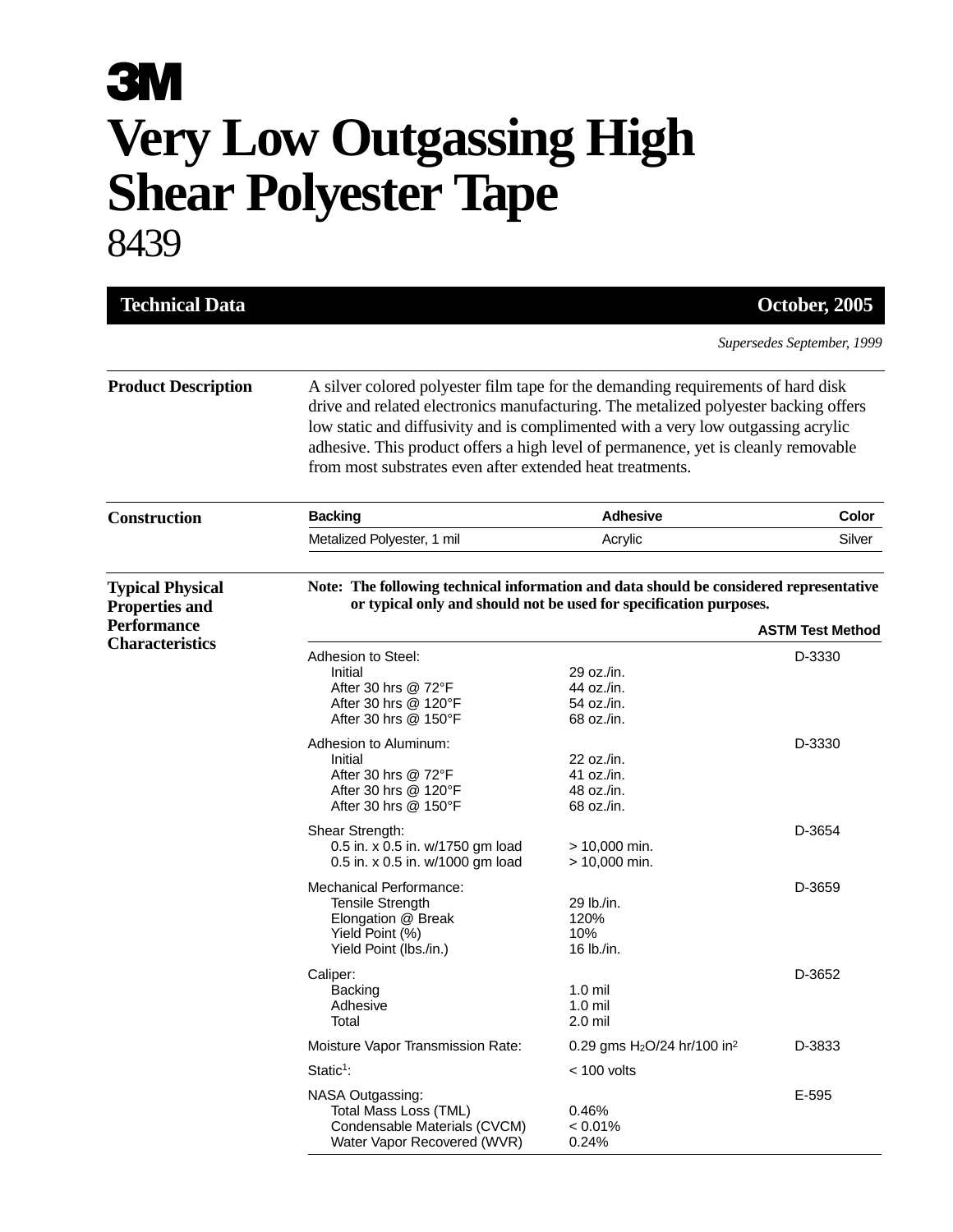## **3M**™ **Very Low Outgassing High Shear Polyester Tape**

8439

| <b>Typical Physical</b><br><b>Properties and</b><br><b>Performance</b><br><b>Characteristics</b><br><i>(continued)</i> | Note: The following technical information and data should be considered representative<br>or typical only and should not be used for specification purposes.<br><b>ASTM Test Method</b>                                                                                                                                                                                             |                                                                                                                                                                               |                                                                            |  |                                                                              |
|------------------------------------------------------------------------------------------------------------------------|-------------------------------------------------------------------------------------------------------------------------------------------------------------------------------------------------------------------------------------------------------------------------------------------------------------------------------------------------------------------------------------|-------------------------------------------------------------------------------------------------------------------------------------------------------------------------------|----------------------------------------------------------------------------|--|------------------------------------------------------------------------------|
|                                                                                                                        |                                                                                                                                                                                                                                                                                                                                                                                     |                                                                                                                                                                               |                                                                            |  | Hydrocarbons<br>Acrylates<br>Organic Acids<br>Alcohols & Esters<br>Siloxanes |
|                                                                                                                        | Fluoride<br>Chloride<br>Nitrite<br><b>Bromide</b><br>Nitrate<br>Phosphate<br>Sulfate                                                                                                                                                                                                                                                                                                | Anions by Ion Chromatography (units = $ng/cm2$ )<br>not detected<br>$< 20$ ng/cm <sup>2</sup><br>not detected<br>not detected<br>not detected<br>not detected<br>not detected |                                                                            |  |                                                                              |
|                                                                                                                        | 1 Static = Residual voltage on surface of tape after unwind @ 12 in./min. as measured by 3M Model 709<br>static sensor.<br><sup>2</sup> Outgassing = Dynamic headspace analysis of volatile components collected during a 4 hr @ 80°C heat<br>cycle using a Hewlett-Packard Model 5890 Series II gas chromatograph coupled with a Hewlett-Packard<br>Model 5989B mass spectrometer. |                                                                                                                                                                               |                                                                            |  |                                                                              |
|                                                                                                                        | 3ASTM test method modified per footnote #2 above.                                                                                                                                                                                                                                                                                                                                   |                                                                                                                                                                               |                                                                            |  |                                                                              |
|                                                                                                                        | <b>Application Ideas</b>                                                                                                                                                                                                                                                                                                                                                            | • Perimeter sealing of hard disk drive clamshells.<br>Temporary porthole sealing of hard disk drive clamshells.<br>٠<br>• Process aid.                                        |                                                                            |  |                                                                              |
|                                                                                                                        |                                                                                                                                                                                                                                                                                                                                                                                     |                                                                                                                                                                               |                                                                            |  |                                                                              |
|                                                                                                                        | • General purpose sealing.<br>• Other applications which require a low outgassing polyester film tape.                                                                                                                                                                                                                                                                              |                                                                                                                                                                               |                                                                            |  |                                                                              |
|                                                                                                                        |                                                                                                                                                                                                                                                                                                                                                                                     |                                                                                                                                                                               |                                                                            |  |                                                                              |
| <b>Key Attributes</b>                                                                                                  | <b>Features</b>                                                                                                                                                                                                                                                                                                                                                                     | <b>Advantages</b>                                                                                                                                                             | <b>Benefits</b>                                                            |  |                                                                              |
|                                                                                                                        | • 1 mil metalized                                                                                                                                                                                                                                                                                                                                                                   | • Thin, high strength                                                                                                                                                         | • Helps reduce breakage                                                    |  |                                                                              |
|                                                                                                                        | polyester backing                                                                                                                                                                                                                                                                                                                                                                   | • Bleeds static charge rapidly                                                                                                                                                | • Helps reduce risk of product<br>damage due to electrostatic<br>discharge |  |                                                                              |
|                                                                                                                        |                                                                                                                                                                                                                                                                                                                                                                                     | • Low diffusivity                                                                                                                                                             | • Effective contamination barrier                                          |  |                                                                              |
|                                                                                                                        |                                                                                                                                                                                                                                                                                                                                                                                     | • Low water vapor<br>transmission rate                                                                                                                                        | • Effective barrier for water<br>vapor                                     |  |                                                                              |
|                                                                                                                        | • High purity<br>acrylic adhesive                                                                                                                                                                                                                                                                                                                                                   | • Low outgassing                                                                                                                                                              | • Helps reduce risk of chemical<br>contamination                           |  |                                                                              |
|                                                                                                                        |                                                                                                                                                                                                                                                                                                                                                                                     | • Low extractable ionic<br>content                                                                                                                                            | • Helps reduce risk of chemical<br>contamination                           |  |                                                                              |
|                                                                                                                        |                                                                                                                                                                                                                                                                                                                                                                                     | • Clean removability from a<br>wide variety of substrate<br>materials                                                                                                         | • Eliminate cleanup of substrate<br>materials during rework<br>operations  |  |                                                                              |
|                                                                                                                        |                                                                                                                                                                                                                                                                                                                                                                                     | • Excellent shear strength                                                                                                                                                    | • Helps reduce chance of tape<br>slippage when shear stress is<br>applied  |  |                                                                              |
|                                                                                                                        |                                                                                                                                                                                                                                                                                                                                                                                     | • Long aging                                                                                                                                                                  | • Adhesive stable over long<br>periods of time                             |  |                                                                              |